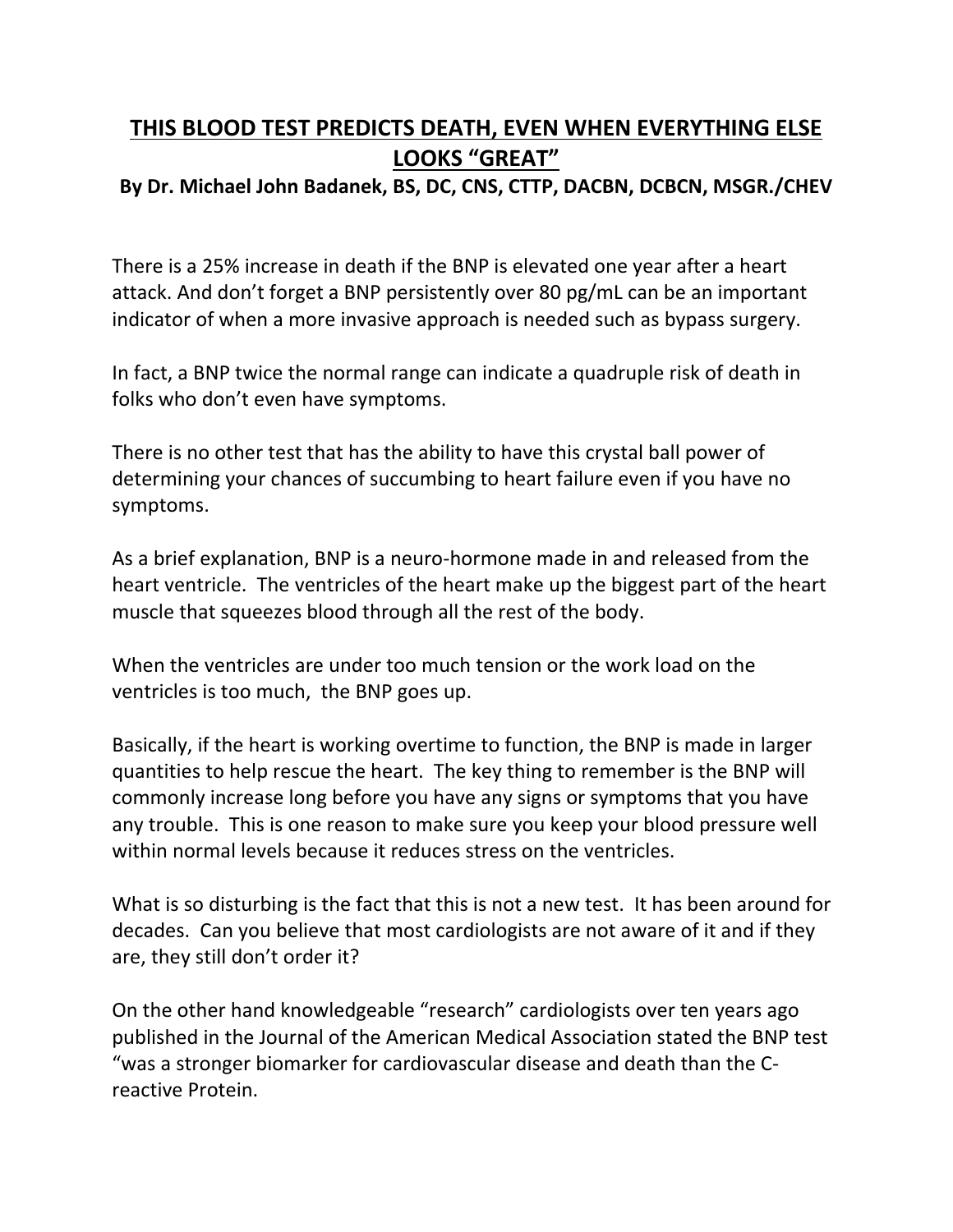One of the reasons you have not heard more about this test is because there is no drug the pharmaceutical has to treat the elevated BNP.

It is important to understand that a normal BNP according to the traditional medical think should not indicate that you are ok. Studies show that you have a ten-fold risk of early death if you're in the fourth quintile or in other words in the top ¼ of the normal range, but still in "normal". Others have shown a 50% increase in death in the fourth quintile while others have shown 20% increase in death about the fourth quintile.

The main point being made here is to insist your doctor orders the BNP/pro-BNP test to determine if you are heading toward heart failure.

Clearly the BNP has provided information about the risk of dying than no other test can, yet if has been persistently ignored.

The leading cardiology journal says, "Serial determination of BNP levels during outpatient follow-up after acute coronary syndrome predicts the risk of death or new congestive heart failure.

How to treat an elevated BNP

I will now show you natural nutrients that down-regulate the BNOP.

The solution is taking real Vitamin E which includes four tocopherols and four tocotrienols (alpha, beta, gamma and delta).

It turns out that the tocotrienols is a precursor to natriuretic hormone and is an essential part of what the body uses to make BNP to help heal the heart.

The sad thing is if you ask your cardiologist or other doctor about tocotrienols, most have never even heard of them, even though they are crucial for treating an abnormal BNP.

And of course, this is not new, as it has been known for over a decade that gamma tocotrienols can lower BNP.